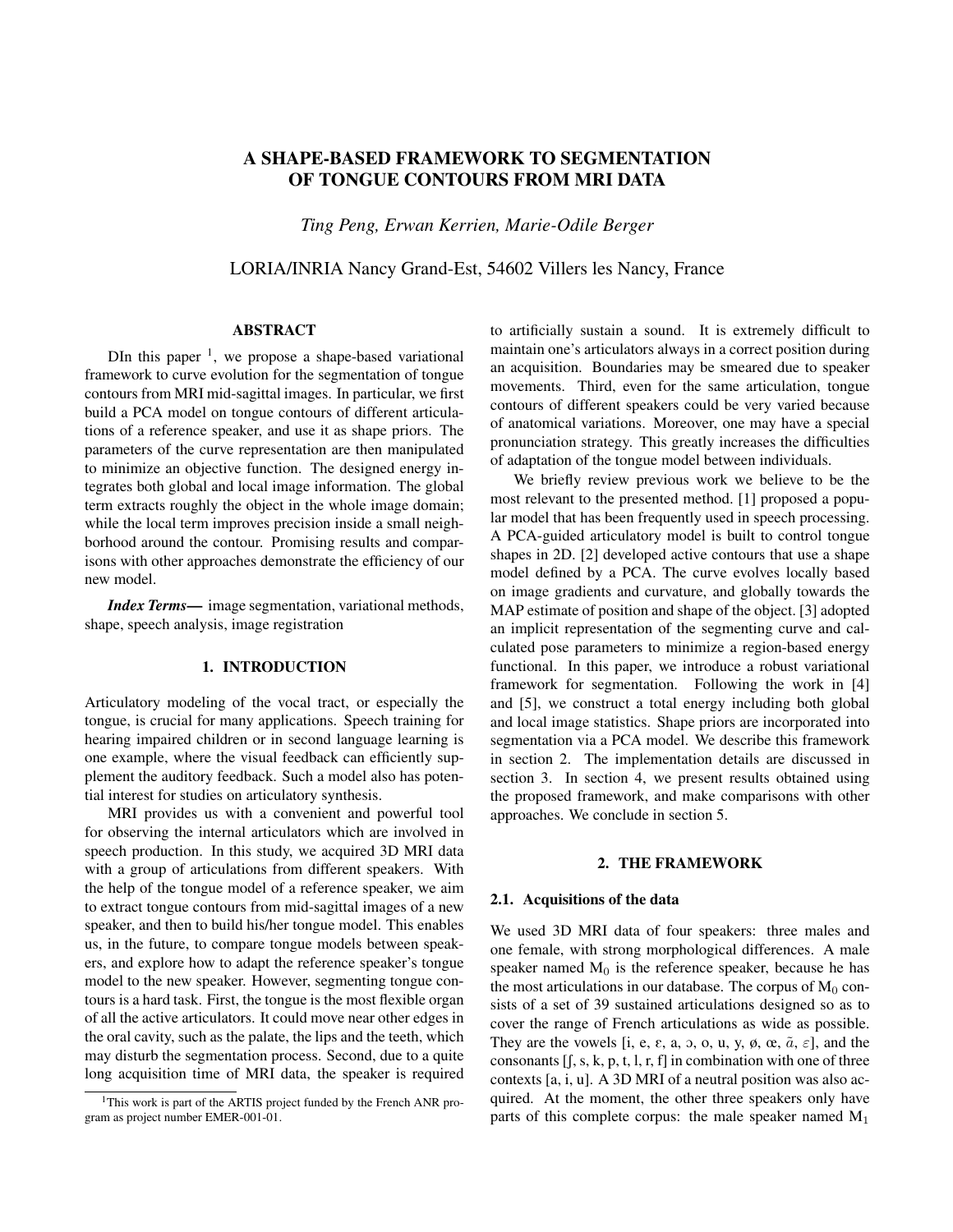

Fig. 1. An example of the mid-sagittal image and contours. (a): all the contours in the training set (red lines) and their mean contour (green line); (b): the mid-sagittal image of M0's sound [a] and its tongue contour drawn manually (red).

has 34 articulations; the male speaker named  $M_2$  has 20 articulations; and the female speaker named  $F_1$  has only 10 vowel articulations. For each speaker, rigid registration is performed between the neutral and the other articulations to compensate for different positions between the acquisitions.

### 2.2. Curve representation

Though we are interested in buiding 3D models of the tongue in the near future, we only consider in this paper 2D models built in the midsagittal plane.

To represent curves in the process of segmenting an object in an image, we chose the PCA-based shape model proposed by [6]. PCA has the ability to capture the main variations of a training set while removing redundant information and noise. To build this shape model, we first performed 3D rigid registration based on mutual information between  $M_0$ 's articulations and his neutral position, and then drew manually the tongue contours of  $M_0$ 's 39 registered mid-sagittal images (see red lines in Fig. 1(a)). The contour starts from the bottom of the lingual frenulum and ends at the epiglottis, as shown in Fig. 1(b). The advantage of such a contour is that both extremities have physical point correspondences. These contours were used as the training set for the PCA. As a result, when using the  $p$  eigenvectors corresponding to the largest eigenvalues, a novel shape,  $C$ , of the same class as the training set, can be approximated by  $C(w) = \overline{C} + \sum_{i=1}^{p} w_i \delta C_i$ , where  $\overline{C}$  is the mean shape, and  $\delta C_i$  is the eigenvector of the covariance matrix of the data. In this sense, each shape can be represented by a vector of eigencoefficients  $w$ .

Choosing  $p$  is crucial but difficult.  $p$  should be large enough to be able to capture the dominant shape variabilities presented in the training set, and to describe possible differences of tongue contours between speakers. On the other hand, p should not be too large in order to avoid undesired details which are true for a particular training shape. In all the experiments, we set empirically  $p$  equal to 15, whose fitting accuracy is 99.87%. In fact, with only 6 components, the fitting accuracy has already reached 97.6%. Although the first 6 PCA bases are enough to represent roughly the curve itself,

we found that using more principal components is necessary to facilitate convergence to a proper minimum during energy minimization of the variational model.

#### 2.3. Pose parameters

As the built model depends on the head position of the reference speaker, we need to roughly align the head of the considered and of the reference speeaker. This way,  $M_0$ 's tongue model is roughly positionned in the right way with respect to the considered speaker and the deformation capabilities of the model can be used to detect the actual boundaries of the tongue. Note that we do not aim at aligning the tongue shapes in this stage. We only want to aligne the heads so that the model can be efficiently used to detect the current shape. To perform such an alignment, a 2D affine registration based on mutual information is computed for a selected articulation (we used a vowel articulation). Using the same affine registration, for any other articulation, the target speaker's midsagittal image was thereby roughly registered to  $M_0$ 's corresponding mid-sagittal image.

The above registrations have tackled the scale and the head motion between speakers. However, due to different articulation strategies and different anatomical properties, translation could exist for the vocal tract. Hence, a translation vector  $r$  is added as a supplementary parameter. The new description of shapes is then given by

$$
C(w,r; \mathbf{x}) = \bar{C}(\tilde{\mathbf{x}}) + \sum_{i=1}^{p} w_i \delta C_i(\tilde{\mathbf{x}}) + \begin{bmatrix} r_1 \\ r_2 \end{bmatrix}.
$$
 (1)

#### 2.4. Image segmentation

Given a curve  $C$ , we propose the following energy functional to address the problem of tongue contour extraction from a given image I. It is composed of two region-based energies:

$$
E = \alpha E_G + E_L,\t\t(2)
$$

where the *global* energy term  $E_G$  describes image information about pixels in the whole image domain  $\Omega$ ; while the *local* energy term  $E_L$  introduces image information inside a small neighborhood of points along the contour C.  $\alpha$  is a constant to balance contributions of the two terms. It is worth pointing out that the usual regularization term of boundary length is not needed in our model, since the PCA model can already ensure contour smoothness. Hereafter, we will discuss in detail  $E_G$  and  $E_L$ .

The global energy term  $E_G$  adopts the Chan-Vese model proposed in [4].  $E_G$  computes the optimal approximation of an image  $I$  as a piecewise constant binary function. It is written as

$$
E_G(C) = \int_{C_{\text{in}}} \left( I(\mathbf{x}) - \mu \right)^2 d\mathbf{x} + \beta \int_{C_{\text{out}}} \left( I(\mathbf{x}) - \nu \right)^2 d\mathbf{x},\tag{3}
$$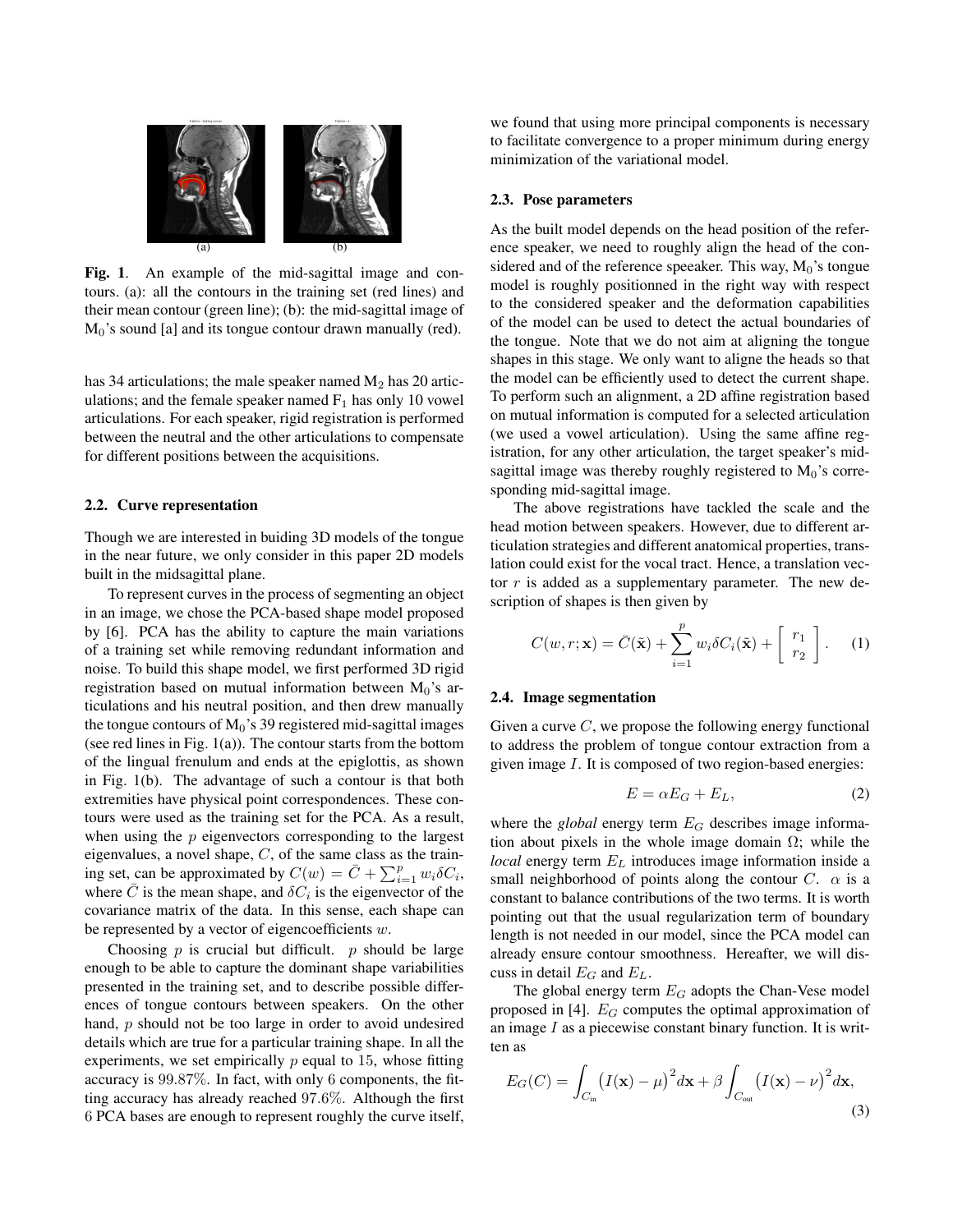where  $C_{\text{in}}$  and  $C_{\text{out}}$  denote respectively the region inside  $C$ and the region outside C;  $\beta$  is a weight; and the values of  $\mu$ and  $\nu$ , depending on the evolving curve C, are the averages of I in  $C_{\text{in}}$  and in  $C_{\text{out}}$ . Since our tongue contour is an open curve, we link the two extremities by a straight line to form a closed curve. We assume that the pixels inside (or outside) this closed curve belong to the region  $C_{\text{in}}$  (or  $C_{\text{out}}$ ). Thanks to the introduction of image information from the entire  $\Omega$ , the initial curve does not necessarily have to be very close to the object to be detected. In other words,  $E_G$  is capable of extracting objects roughly in a large scale. However, the segmentation will obviously not be precise if the image intensities in either  $C_{\text{in}}$  or  $C_{\text{out}}$  are not homogeneous. For this reason, we also need the local energy term  $E<sub>L</sub>$  to segment accurately objects in a relatively small scale.

 $E<sub>L</sub>$  takes the form of the local binary fitting energy proposed in [5]. The principle of this model is to insert a kernel function into the global binary fitting Chan-Vese model [4], so as to define a small neighborhood around the considered pixel x.  $E_L$  is defined as

$$
E_L(C) = \int_{\Omega} \left\{ \int_{C_{\text{in}}} K(\mathbf{x} - \mathbf{y}) (I(\mathbf{y}) - u(\mathbf{x}))^2 d\mathbf{y} + \beta \int_{C_{\text{out}}} K(\mathbf{x} - \mathbf{y}) (I(\mathbf{y}) - v(\mathbf{x}))^2 d\mathbf{y} \right\} d\mathbf{x}, \quad (4)
$$

where the kernel function  $K$  with a localization property is chosen as a Gaussian kernel [5] with a scale parameter  $\sigma = 3$ . To simplify the parameter setting,  $\beta$  is same as the one in Eq. (3), and tunes the effects coming from the pixels outside the contour.  $u(\mathbf{x})$  and  $v(\mathbf{x})$  (see details in [5]) are two values that fit image intensities in a neighborhood centered in point x, and thus vary in different x. Clearly, for each center point  $x$ , when the integrand of Eq. (4) is minimized, the contour  $C$ can be evolved more precisely to the object boundary according to local fitting criteria.

# 3. IMPLEMENTATION

We employ gradient descent algorithm to minimize  $E$  with respect to the PCA eigencoefficients  $w$  and the translation parameters  $r$  in Eq. (1). Since all the mid-sagittal images of non-reference speakers have been registered to  $M_0$ 's data, the initial contour  $C_0$  for the evolution is  $M_0$ 's tongue contour for the corresponding sound. The initial  $w_0$  is thus determined by projecting  $C_0$  on the PCA bases, and  $r_0 = [0, 0]$ .

For a curve C, we compute image statistics  $\mu$ ,  $\nu$ ,  $u(\mathbf{x})$  and

 $v(\mathbf{x})$ . We then derive the gradient of E, with respect to C:

$$
\frac{\partial E}{\partial C(\mathbf{x})} = \mathbf{N}(\mathbf{x}) \Big\{ \alpha \Big\{ \big(I(\mathbf{x}) - \mu\big)^2 - \beta \big(I(\mathbf{x}) - \nu\big)^2 \Big\} + \int_{\Omega} K(\mathbf{y} - \mathbf{x}) \big(I(\mathbf{x}) - u(\mathbf{y})\big)^2 d\mathbf{y} - \beta \int_{\Omega} K(\mathbf{y} - \mathbf{x}) \big(I(\mathbf{x}) - v(\mathbf{y})\big)^2 d\mathbf{y} \Big\}, \quad (5)
$$

where  $N(x)$  is an outward normal vector at point x. The evolution equations for  $w$  and  $r$  are

$$
\frac{\partial w_i}{\partial t} = -\frac{\partial E}{\partial C} \cdot \delta C_i, \ \ \forall i \in \{1, \cdots, p\}
$$
 (6a)

$$
\frac{\partial r_i}{\partial t} = -\frac{\partial E}{\partial C} \cdot \delta r_i, \quad \forall i \in \{1, 2\}
$$
 (6b)

with  $\delta r_1 = [1, 0, \dots, 1, 0]$  and  $\delta r_2 = [0, 1, \dots, 0, 1]$ . The time evolutions of  $w$  and  $t$  use the forward Euler method. In order to guarantee reasonable shapes, we chose empirically the constrained interval  $[-5\sqrt{\lambda_i}, 5\sqrt{\lambda_i}]$  for each  $w_i$ , where  $\lambda_i$  is the eigenvalue of the covariance matrix of the data. The updated eigencoefficients and translation parameters are then used to determine the updated location of the segmenting curve, which will be used to calculate local and global image statistics in the next iteration.

# 4. EXPERIMENTAL RESULTS

We applied the proposed framework to segment tongue contours of 3 non-reference speakers. In all the experiments, validation was performed by visual inspection of the results. Fig. 2 shows the results on  $M_1$ 's mid-sagittal images. Due to lack of space, we present here only parts of the results. The green curve denotes the initial contour,  $-$  *i.e.* M<sub>0</sub>'s tongue contour of the corresponding sound-, which is quite different from the ideal boundary for some sounds *e.g.* [pu], [fu], etc... The magenta curve denotes the final result obtained using our framework. The segmentation was very successful: the tongue contours of most sounds have been extracted accurately. We also obtained satisfactory results on  $M_2$ 's and  $F_1$ 's data, as shown in Fig. 3.It means that our framework accounts for strong morphological differnces. However, accuracy can be further improved when a clear boundary does not exist, *e.g.* M<sub>2</sub>'s sound [ki] (Figs. 3(j)). Furthermore, two extremities of the contour still do not have perfect correspondences. For example, the left extremity of the contour for  $F_1$ 's sound [a] (Fig. 3(o)) actually corresponds to the apex.

In the proposed energy, there are two weights  $\alpha$  and  $\beta$  to decide. The  $\alpha$  value was fixed for a given speaker.  $\alpha$  was generally small so that the local energy had dominant effects. If tongue contours between  $M_0$  and the target speaker were very distinct, we set a larger value to alleviate convergence to local minima. In our experiments, for  $M_1$  and  $M_2$ ,  $\alpha = 0.08$ ; while for  $F_1$ ,  $\alpha = 0.045$ . On the other hand,  $\beta$  was normally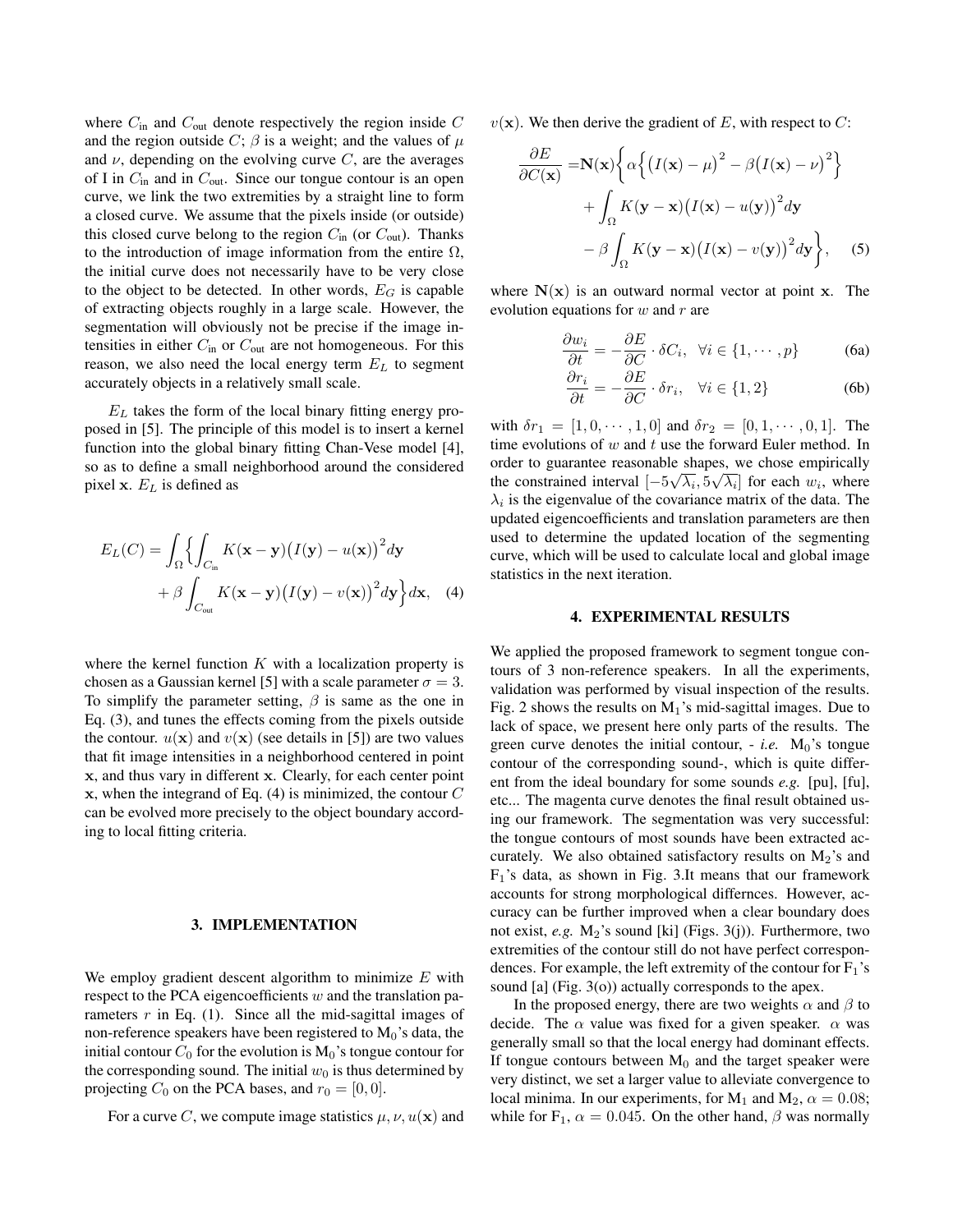

Fig. 2. Results on M1's mid-sagittal images. Green curve: initial contour; magenta curve: final result obtained using our model.



Fig. 3. Results on  $M_2$ 's and  $F_1$ 's mid-sagittal images. Green curve: initial contour; magenta curve: final result obtained using our model.



Fig. 4. Comparisons. From left to right: results obtained on  $M_1$ 's sound [pu] respectively using the model in [4], the model in [5] and our proposed model.

set equal to 1 for most experiments (73.8%), but when the initial contour was too far away from the desired contour, we needed to tune it by hand. This approach was thus quasiautomatic. How to develop a completely automatic algorithm will be a topic for future research.

To evaluate the performance of the new total energy, we compared it to the models in [4] and [5]. Fig. 4 shows some examples of these comparisons. Clearly, the result obtained using the Chan-Vese model [4] was not correct due to simplicity of the piecewise constant binary function; while the model in [5] could converge to undesired edges without the guide of global information.

# 5. CONCLUSIONS

We have proposed a novel variational framework for image segmentation. Our model energy combines local and global image statistics together to guide curve evolution. We incorporated shape priors via a statistical PCA model to increase robustness of the algorithm. Experiments demonstrate the effectiveness of the framework even for strong morphological differences. Comparisons to previous methods also show the importance of both energy terms. These first results seem to prove that when considereing a sufficient number of PCA components, the reference model brings sufficient priors to segment any speaker. This hypothesis has to be confirmed on more speakers.

We plan to use the obtained results to build the model of the tongue for a new speaker, and hence to realize tongue model adaptation. However, we still have to solve the problem of point correspondences of the open tongue curve. We are currently working on adding certain constraints into our model to control the two contour extremities.

# 6. REFERENCES

- [1] S. Maeda, "Compensatory articulation during speech: evidence from the analysis and synthesis of vocal-tract shapes using an articulatory model," in *Speech Production and Speech Modelling*, W. J. Hardcastle and A. Marschal, Eds. Kluwer Academic Publishers, 1990.
- [2] M. E. Leventon, W. E. L. Grimson, and O. Faugeras, "Statistical shape influence in geodesic active contours," in *Proc. IEEE Conf. on CVPR*, June 2000.
- [3] A. Tsai, A. Yezzi, W. Wells, C. Tempany, D. Tucker, A. Fan, W. E. Grimson, and A. Willsky, "A shape-based approach to the segmentation of medical imagery using level sets," *IEEE Trans. on Medical Imaging*, vol. 22, pp. 137–154, 2003.
- [4] T. F. Chan and L. A. Vese, "Active contours without